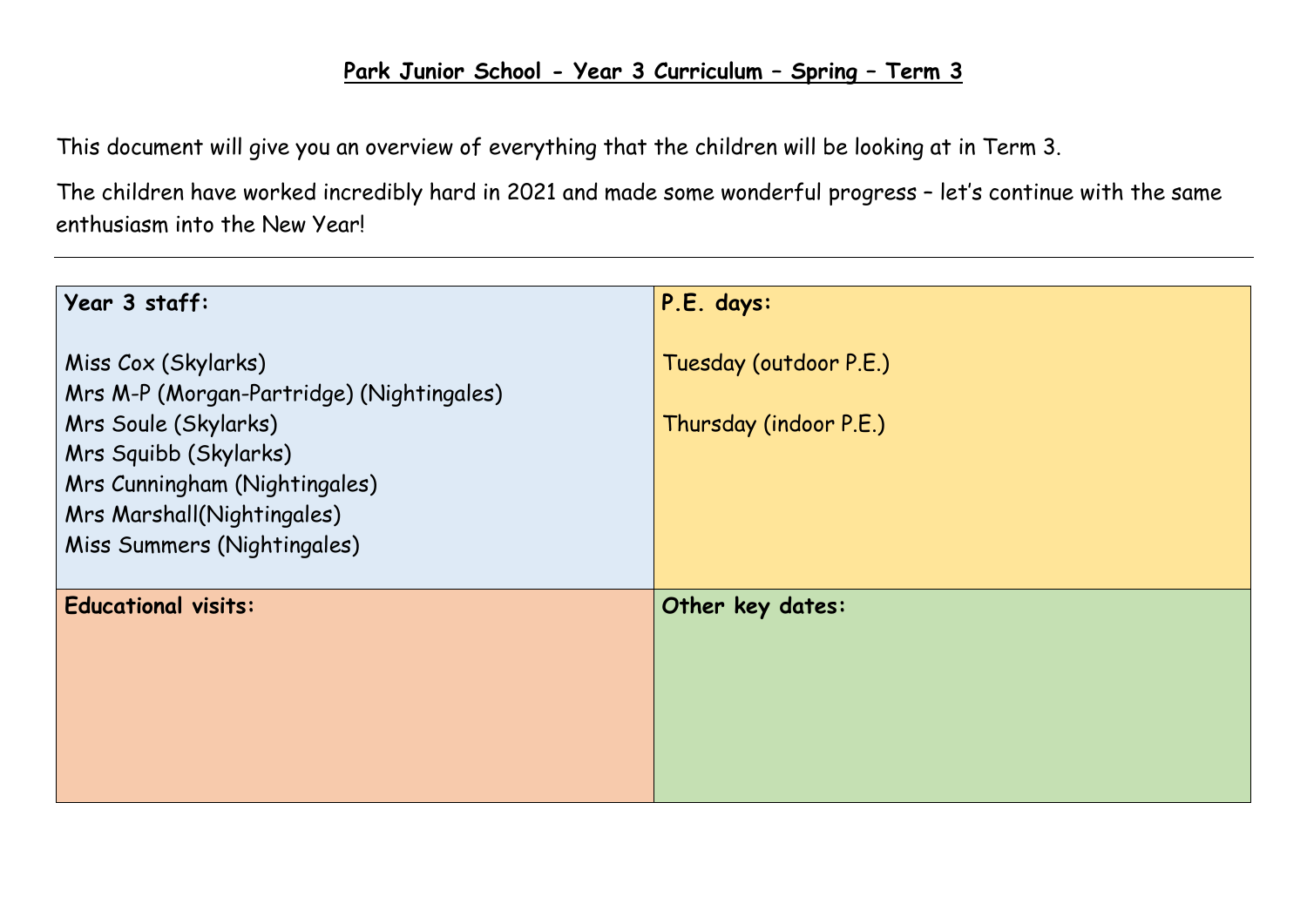| Around the world in 80 days: Geography                                                                                                                                                                                                                                                                                                                                                                                                                                                                                                                                                                                                                                                                                                                                                                                                                                                                                                    |  |                                                                                                                                                                                                                                                                                                                                                                                                                                                                                                                                                                                                          |  |                                                                                                                                                                                                                                                                                                                                                                                                                                                                                                                                                                                                                        |  |  |
|-------------------------------------------------------------------------------------------------------------------------------------------------------------------------------------------------------------------------------------------------------------------------------------------------------------------------------------------------------------------------------------------------------------------------------------------------------------------------------------------------------------------------------------------------------------------------------------------------------------------------------------------------------------------------------------------------------------------------------------------------------------------------------------------------------------------------------------------------------------------------------------------------------------------------------------------|--|----------------------------------------------------------------------------------------------------------------------------------------------------------------------------------------------------------------------------------------------------------------------------------------------------------------------------------------------------------------------------------------------------------------------------------------------------------------------------------------------------------------------------------------------------------------------------------------------------------|--|------------------------------------------------------------------------------------------------------------------------------------------------------------------------------------------------------------------------------------------------------------------------------------------------------------------------------------------------------------------------------------------------------------------------------------------------------------------------------------------------------------------------------------------------------------------------------------------------------------------------|--|--|
| English                                                                                                                                                                                                                                                                                                                                                                                                                                                                                                                                                                                                                                                                                                                                                                                                                                                                                                                                   |  | Maths                                                                                                                                                                                                                                                                                                                                                                                                                                                                                                                                                                                                    |  | <b>PSHE</b>                                                                                                                                                                                                                                                                                                                                                                                                                                                                                                                                                                                                            |  |  |
| In English, it is really important that the children<br>continue to fine-tune their skills of building, structuring<br>and extending sentences using various sentence types.<br>Therefore, we will be putting our poetry and persuasion<br>skills into practice throughout the term - with a focus on<br>Stonehouse. This will allow the children to feel more<br>confident in their writing ability as we continue into the<br>academic year.<br>We will also be continuing our weekly spelling tests on<br>Fridays to develop and extend the children's vocabulary.<br>Our class reader is 'The Accidental Prime Minister' - this<br>is a humorous book that will encourage children to think<br>more about the United Kingdom and how it is run.<br>What can we do at home?<br>Continue to practice letter formation, joining<br>handwriting and finding opportunities to write at home.<br>For example: letters, invitation, stories. |  | In Maths at the beginning of term, we will be<br>focusing on multiplication and division - which<br>will help the children extend their times tables<br>knowledge. As the term progresses, we will be<br>focusing our Maths lessons on money.<br>We will also be continuing to complete our<br>weekly times tables test on Fridays for the<br>children, in order to develop their multiplication<br>knowledge.<br>What can we do at home?<br>It is vital that all children are able to recognise<br>their number bonds up to 100 and are working<br>towards knowing their times tables up to 12 x<br>12. |  | In the new year we are going to have an<br>emphasis on PSHE lessons to enable children<br>to understand and recognise emotions; value<br>differences; and keep themselves safe. This<br>is incredibly important for them to engage in,<br>as they are able to keep themselves safe and<br>happy in various scenarios.<br>What can we do at home?<br>In different situations that arise, discuss<br>how the children are feeling. Use this as a<br>chance to expand their vocabulary and allow<br>them to recognise how their body physically<br>reacts to these emotions - such as getting<br>hot when they are angry. |  |  |
| Geography                                                                                                                                                                                                                                                                                                                                                                                                                                                                                                                                                                                                                                                                                                                                                                                                                                                                                                                                 |  | <b>Creative Arts</b>                                                                                                                                                                                                                                                                                                                                                                                                                                                                                                                                                                                     |  | Wider<br>curriculum                                                                                                                                                                                                                                                                                                                                                                                                                                                                                                                                                                                                    |  |  |
| Our Geography topic this term is the United Kingdom.<br>We will be looking at the 4-point compass and use it to<br>explain where locations are in relation to each other<br>throughout the British Isles. We will be expanding their<br>skills by looking both atlases and globes, where we will<br>discover the equator and latitude/longitude lines, as well<br>as comparing population sizes of towns and cities.                                                                                                                                                                                                                                                                                                                                                                                                                                                                                                                      |  | In P.E, our new indoor focus is gymnastics! The<br>children will learn how to move in different<br>levels and shapes, and improve their flexibility.<br>They will also learn to improve their balance and<br>co-ordination.<br>What can we do at home?                                                                                                                                                                                                                                                                                                                                                   |  | We hope that the children will become more<br>familiar with using computers this term, and<br>the skills that they need to use them<br>including typing and stay safe online. Within<br>R.E, we are exploring Hinduism, and will be<br>asking ourselves: 'What do Hindus believe God<br>is like?' To answer this, we will be looking at                                                                                                                                                                                                                                                                                |  |  |